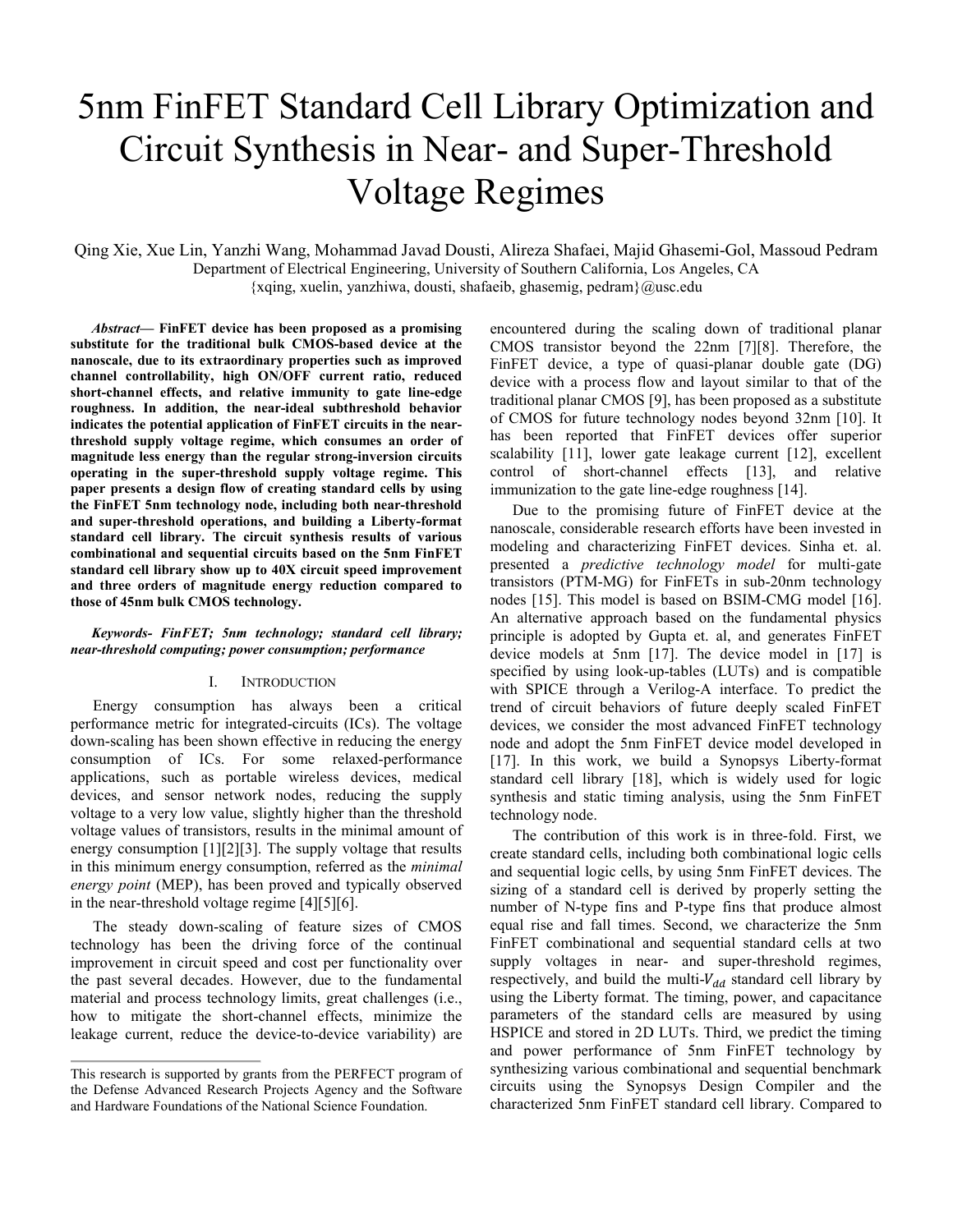baseline circuits synthesized using 45nm CMOS technology, the 5nm FinFET technology improves the circuit speed by up to 40X and reduces the energy consumption by three orders of magnitude.

The rest of this paper is organized as follows. Section [II](#page-1-0) introduces the properties of 5nm FinFET devices at multiple supply voltages. Section [III](#page-1-1) explains the standard cell sizing. The library format and characterization flow are elaborated in Section [IV.](#page-2-0) We show the synthesis results in Section [V](#page-3-0) and conclude the paper in Section [VI.](#page-5-15)

## II. 5NM FINFET TECHNOLOGY NODE

<span id="page-1-0"></span>[Figure 1](#page-1-2) shows the structure of a 5nm FinFET device. The FinFET device consists of a thin silicon body, with thickness of  $T_{fin}$ , which is wrapped by gate electrodes. The device is termed *quasi-planar* as the current flows parallel to the wafer plane, and the channel is formed perpendicular to the plane. The effective gate length  $L_G$  is twice as large as the fin height  $h_{fin}$ . The spacer length  $L_{SP}$  is an important design parameter that directly relates to the short channel effects [\[17\].](#page-5-13) Each fin has two gates: a front gate and a back gate. The FinFET device allows independent control of the front and back gates by etching away the gate electrode at the top of the channel. The FinFET device model developed in [\[17\]](#page-5-13) considers a shorted-gate mode, in which the front gate and back gate are tied together to achieve the highest drive strength [\[8\].](#page-5-16) Note that in this work we focus on the shorted-gate FinFET devices as the independent gate devices suffer from many fabrication issues in practice.



<span id="page-1-2"></span>Figure 1. (a) Perspective view and (b) top vie[w \[17\]](#page-5-13) of the 5nm FinFET device.

Operating circuits in the near-threshold supply voltage regime results in a reduced energy consumption at the cost of circuit speed degradation. When the supply voltage  $V_{dd}$  is reduced, the dynamic energy consumption reduces quadratically. However, the leakage energy consumption, which is the product of leakage power and circuit delay, increases, because the increase of the circuit delay (satisfying an exponential relation versus  $V_{dd}$ ) surpasses the reduction of leakage power (satisfying a linear relation versus  $V_{dd}$ ). Figure [2](#page-1-3) shows the energy consumption of a 20-stage inverter chain built with the 5nm FinFET devices at different supply voltages. One can observe from [Figure 2](#page-1-3) that the minimal energy point for typical circuit operations occurs near 0.2V, which is less than the threshold value of the FinFET device  $(0.2V \sim 0.25V)$ . To enable both low power and high performance applications, we build a standard cell library that includes two supply voltages: 0.3V for near-threshold regime and 0.45V for super-threshold regime.



<span id="page-1-3"></span><span id="page-1-1"></span>Figure 2. MEPs (denoted by dots) of a 20-stage 5nm FinFET inverter chain at different activity factors.

## III. CREATING STANDARD CELLS

As shown in [Figure 1](#page-1-2) (a), the drive strength of a FinFET device depends on the ratio of fin height and channel length, whereas both parameters are determined by the fabrication technology. Thus, the FinFET standard cell sizing is to select the appropriate number of fins for the pull-up and pull-down network of each logic cell.

## *A. Inverter Sizing*

First we investigate the numbers of P-type fins and N-type fins in an inverter that achieves approximately equal rise and fall delays. According to the trans-regional FinFET model [\[6\],](#page-5-3) the drain current of a FinFET in the sub- and near-threshold regions is given by

$$
I_{ds} = I_0 e^{\frac{\left(V_{gs} + \lambda V_{ds} - V_{th}\right) - a\left(V_{gs} + \lambda V_{ds} - V_{th}\right)^2}{m \cdot v_T}} (1 - e^{\frac{-V_{ds}}{v_T}})
$$
 (1)

where  $\lambda$  is the drain voltage dependence coefficient (similar to, but much smaller than, the DIBL coefficient for bulk CMOS devices),  $v_T$  is the thermal voltage, and  $I_0$ , a, and m are technology-dependent parameters to be extracted from HSPICE simulation.

In order to achieve equal rise and fall delay, the number of P-type fins  $N_p$  in an inverter can be determined by

<span id="page-1-5"></span><span id="page-1-4"></span>
$$
N_P = N_N \cdot \frac{I_{ds,N}}{I_{ds,P}}
$$
 (2)

where  $I_{ds,N}$  is the drain current of an N-type fin when  $V_{gs} = V_{ds} = V_{DD}, I_{ds,P}$  is the drain current of a P-type fin when  $|V_{gs}| = |V_{ds}| = V_{DD}$ , and  $N_N$  is the number of N-type fins in the inverter.

Based on [\(2\)](#page-1-4) and HSPICE simulation, the  $N_P/N_N$  ratios of INV1X, INV2X, INV4X, and INV8X gates in the nearthreshold region ( $V_{DD} = 0.3$  V) are 1/1, 2/2, 4/4, and 8/7, respectively. Note that we round to the nearest integer number of fins to achieve almost equal driving strengths of the pull-up and pull-down network.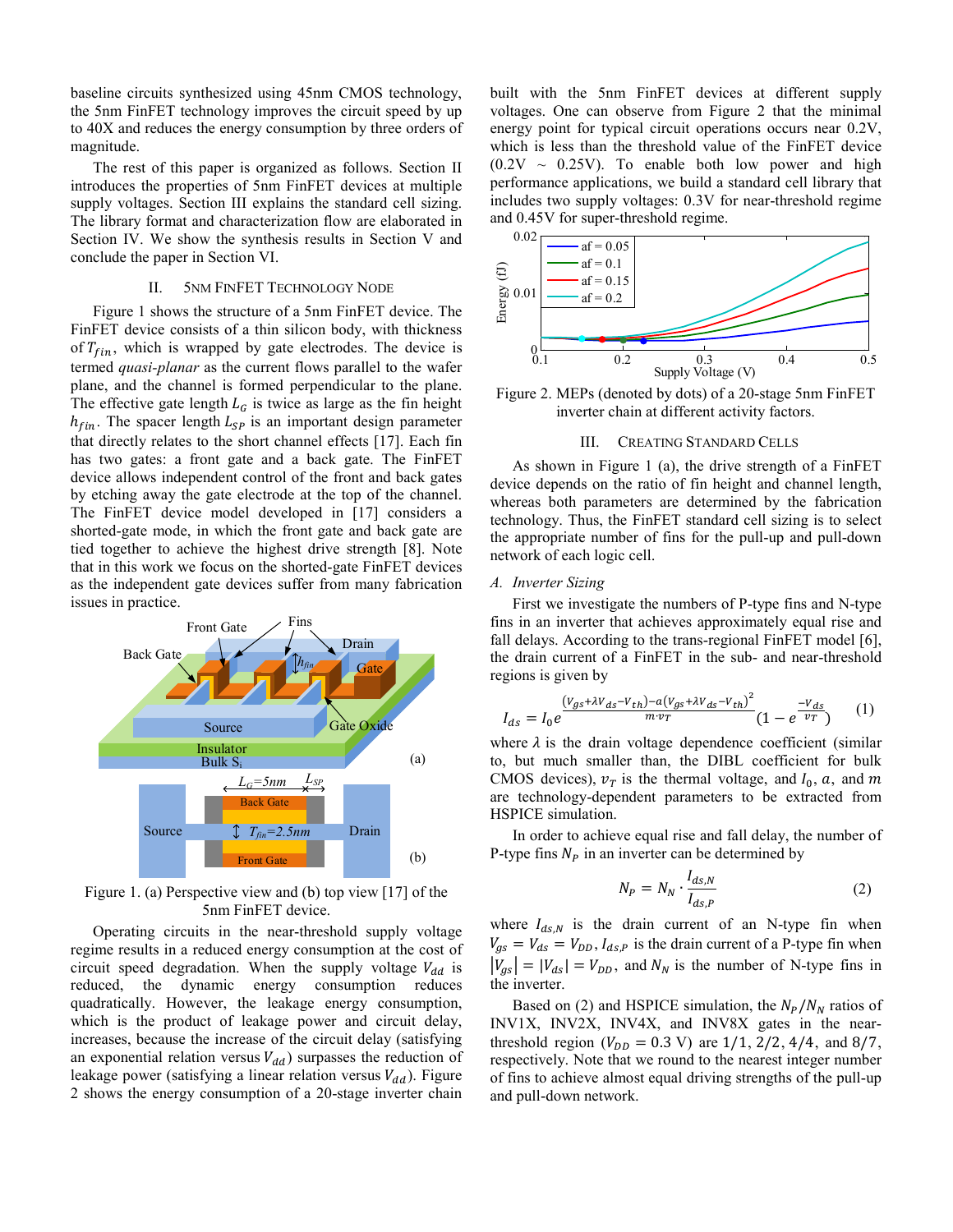## *B. Stack Sizing of FinFET Logic Cells*

In order to design other combinational logic cells under near-threshold region, we need to solve the *stack sizing* problem. In some logic cells, there are several transistors connected in series forming a *stack*, e.g., the pull-down network of a NAND or the pull-up network of a NOR. The stack sizing problem involves determining the transistor sizes in a stack such that the logic cell achieves equal rise and fall delays. We use the 2-input NAND1X as an example. [Figure 3](#page-2-1) shows an INV1X and a 2-input NAND1X, and the number on top of a FinFET transistor symbol denotes the number of parallel- connected fins in that FinFET transistor. The INV1X achieves equal rise and fall delays in the near-threshold region. We denote the stack sizing factor in an  $m$ -input NAND by  $\rho_{N,m}$ , where the subscript N denotes an N-type FinFET device. Similarly, the stack sizing factor in an  $m$ -input NOR is denoted by  $\rho_{P,m}$ . The stack sizing factor  $\rho_{N,2}$  of the 2input NAND is defined as the ratio of the number of N-type fins connected to an input signal in the 2-input NAND1X to this number in the INV1X, such that the pull down network of the 2-input NAND1X has the same current driving strength as it has in the INV1X. From a theoretical calculation based on FinFET model in [\(1\)](#page-1-5) and HSPICE simulation, we obtain  $\rho_{N,2} = 3.25 \approx 3$  in the near-threshold region. Please note that  $\rho_{N2}$  is larger than 2, which is the typical value for bulk CMOS in the super-threshold region. Similarly, we obtain  $\rho_{P,2} = 3$ ,  $\rho_{N,3} = 6$ , and  $\rho_{P,3} = 5$ . Please note that a stack of more than three transistors may not be favored in the nearthreshold circuits because of the significant performance degradation.



<span id="page-2-1"></span>Figure 3. Illustration of stack sizing for a 2-input NAND.

#### *C. Combinational and Sequential Logic Cell Sizing*

Similar to the sizing of INV's and derived stack sizing factors, we derive the sizing of all other combinational logic cells and the sequential logic cells accordingly. All the logic cells included in the 5nm FinFET standard cell library are summarized in Table 1. The functionality of each logic cell is verified by HSPICE simulation. Please note that we use the same sizing of FinFET logic cells in the super-threshold region ( $V_{DD} = 0.45$  V), since we assume our standard cells support DVFS (dynamic voltage and frequency scaling).

|  |  |  |  |  |  |  |  | Table 1. Logic cells in 5nm FinFET standard cell library. |  |  |
|--|--|--|--|--|--|--|--|-----------------------------------------------------------|--|--|
|--|--|--|--|--|--|--|--|-----------------------------------------------------------|--|--|

|                              | Cell type    | Scale/triggering |
|------------------------------|--------------|------------------|
|                              | Inverter     | 1X, 2X, 4X, 8X   |
| Combinational<br>logic cells | 2-input NAND | 1X, 2X, 4X, 8X   |
|                              | 3-input NAND | 1X, 2X, 4X       |

|             | 2-input NOR         | 1X, 2X, 4X, 8X     |  |  |
|-------------|---------------------|--------------------|--|--|
|             | 3-input NOR         | 1X, 2X, 4X         |  |  |
|             | <b>AND-OR-INV</b>   | 1X, 2X, 4X         |  |  |
|             | <b>OR-AND-INV</b>   | 1X, 2X, 4X         |  |  |
|             | <b>XNOR</b>         | 1X, 2X,            |  |  |
|             | <b>XOR</b>          | 1X, 2X,            |  |  |
|             | MUX                 | 1X, 2X             |  |  |
|             | Latch               | Active-high        |  |  |
| Sequential  | D-flip-flop         | Positive-edge      |  |  |
| logic cells |                     | Positive-edge with |  |  |
|             | D-flip-flop $w/S/R$ | asynchronous set   |  |  |
|             |                     | and reset signals  |  |  |

#### <span id="page-2-0"></span>IV. STANDARD CELL LIBRARY CHARACTERIZATION

## *A. Liberty-format Standard Cell Library*

A standard cell library is a set of high quality timing and power models that accurately and efficiently capture behaviors of standard cells. The standard cell library is widely used in many design tools for different purposes, such as logic synthesis, static timing analysis, power analysis, high-level design language simulation, and so on, in the *computer-aideddesign* (CAD) domain. The Liberty library format (*.lib*), which was first invented by Synopsys one decade ago, has become an industrial standard that is adopted by over 100 semiconductor vendors and implemented in over 75 production electronic design automation (EDA) tools [\[18\].](#page-5-14) Therefore, we build our 5nm FinFET standard cell library in the .lib format.

The Liberty library is built in a hierarchical manner, as shown in [Figure 4.](#page-2-2) The information of process, supply voltage, data units, LUT template, triggering thresholds, and so on, is specified in the library-level. The library contains a number of standard cells, including both combinational and sequential cells with different scales. In the cell-level, the cell area, leakage power, and each individual input/output pin are specified. The signal direction, symbolic function, and input capacitance are listed for each pin. In addition, the *timing parameters* (propagation delay, output slew, and timing check values) and *power parameters* (internal power) are also stored in 2D LUTs in the pin-level. We obtain those timing and power parameters of each logic cell of interest through HSPICE simulations at various input and output conditions based on the Verilog-A based 5nm FinFET device model.



<span id="page-2-2"></span>Figure 4. Hierarchy of Liberty format library.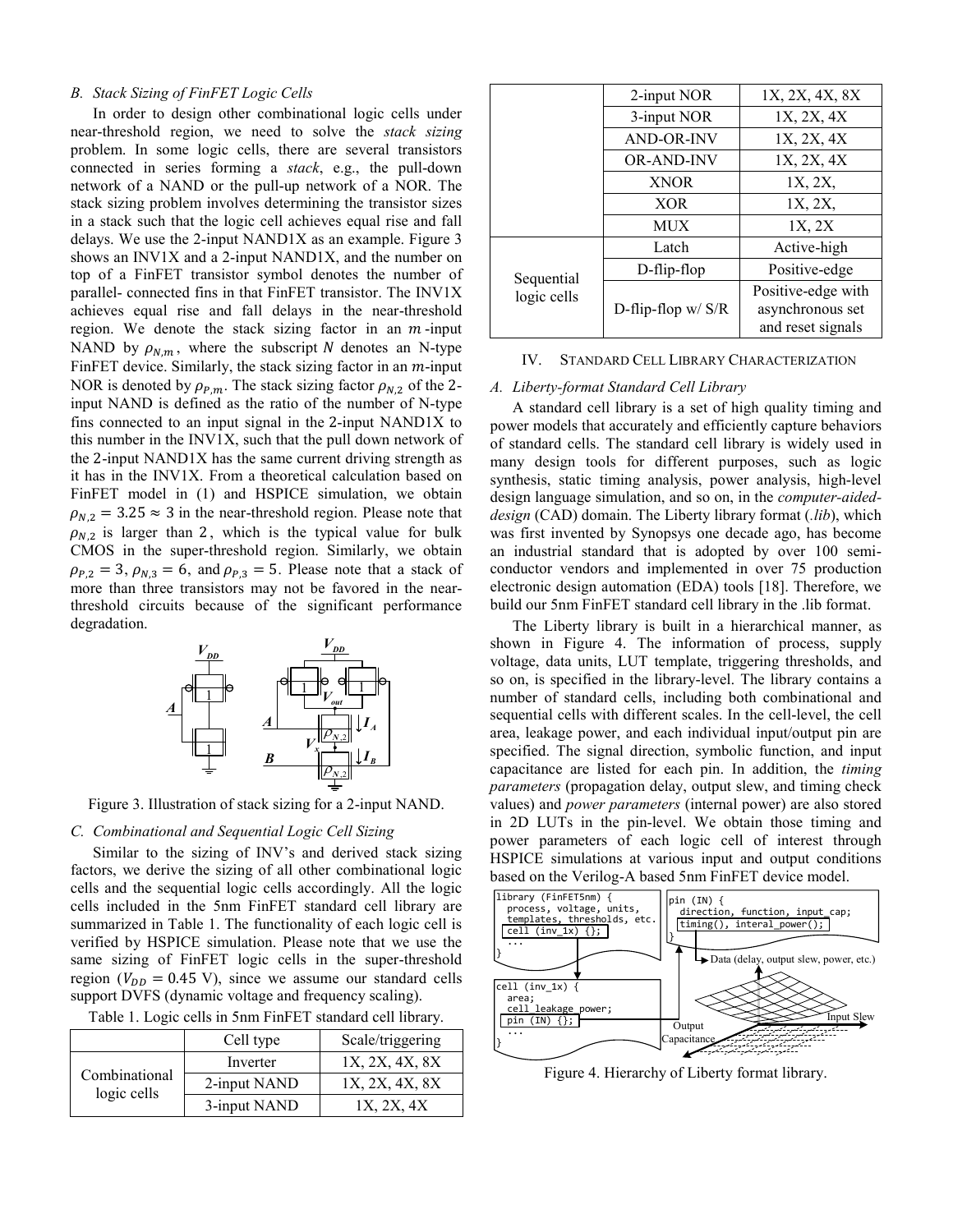<span id="page-3-1"></span>

|                   | Circuit Delay (ns)        |                           |                     |                     |                        | Energy consumption (fJ) |                           |                           |                     |                     |                              |                     |
|-------------------|---------------------------|---------------------------|---------------------|---------------------|------------------------|-------------------------|---------------------------|---------------------------|---------------------|---------------------|------------------------------|---------------------|
| Library           | FinFET<br>5 <sub>nm</sub> | FinFET<br>5 <sub>nm</sub> | <b>CMOS</b><br>16nm | <b>CMOS</b><br>16nm | Nangate   NCSU<br>45nm | 45nm                    | FinFET<br>5 <sub>nm</sub> | FinFET<br>5 <sub>nm</sub> | <b>CMOS</b><br>16nm | <b>CMOS</b><br>16nm | Nangate <sup>1</sup><br>45nm | <b>NCSU</b><br>45nm |
| $V_{dd}$ (V)      | 0.30                      | 0.45                      | 0.50                | 0.70                | 1.10                   | 1.10                    | 0.30                      | 0.45                      | 0.50                | 0.70                | 1.10                         | 1.10                |
| c499              | 0.071                     | 0.024                     | 0.501               | 0.213               | 0.6                    | 0.6                     | 0.16                      | 0.95                      | 27.95               | 65.37               | 590.4                        | 997.3               |
| c1355             | 0.099                     | 0.034                     | 0.548               | 0.210               | 1.02                   | 1.04                    | 0.32                      | 1.44                      | 25.43               | 62.67               | 1,235                        | 671.4               |
| c1908             | 0.107                     | 0.039                     | 0.757               | 0.328               | 1.26                   | 1.22                    | 0.16                      | 0.76                      | 23.00               | 57.31               | 905.77                       | 507.6               |
| c3540             | 0.146                     | 0.048                     | 0.857               | 0.390               | 1.79                   | 1.48                    | 0.65                      | 2.42                      | 58.07               | 121.4               | 2,395                        | 1,182               |
| 16-bit adder      | 0.153                     | 0.051                     | 1.109               | 0.404               | 1.45                   | 1.31                    | 0.053                     | 0.33                      | 4.51                | 10.12               | 102.5                        | 219.8               |
| 16-bit multiplier | 0.242                     | 0.071                     | 2.827               | 0.970               | 2.89                   | 2.71                    | 1.64                      | 7.41                      | 262.8               | 598.1               | 3,300                        | 6,300               |

Table 2. Circuit delay and energy consumption of combinational benchmarks.

# *B. Library Characterization*

*1) Characterizing timing parameters:* The timing parameters of a logic cell refer to propagation delays and transition times of the output pin when the output makes a transition. For sequential cells such as D flip-flops and latches, the timing parameters also include time check parameters such as the *setup time* and *hold time* of the data signal, and the *recovery time* and *removal time* of asynchronous control signals. The propagation delays and transition times are represented by using 2D LUTs, which are indexed by input transition times and output load capacitance at the output pin, as shown in [Figure 4.](#page-2-2) The design tools evaluate the path delay in a circuit by indexing the delay LUTs using the total fanout load capacitance and transition time of the input pin, which are obtained by indexing transition time LUTs in the previous stage. The time check parameters of sequential cells are independent of the load capacitances, and thus they are indexed by transition times of data or control signal and transition times of the clock signal instead.

We apply the *single input switching* (SIS) assumption such that only one input signal switches at a time. Therefore, propagation delays and transition times are measured for output pin related to each input pin, while signals of other input pins stay unchanged. We define the propagation delay as the time interval from the moment that the triggering signal of the related input pin crosses the 50% of  $V_{dd}$  to the moment that the output signal crosses the 50% of  $V_{dd}$ . The output transition time is measured as the time that the output voltage takes to transit from 20% to 80% of  $V_{dd}$  for rising and from 80% to 20% of  $V_{dd}$  for falling. For flip-flops, the related input pin is the clock pin, while for latches, both clock pin and data pin can be the related input pin.

Setup time and hold time are important timing constraints for sequential cells that shall be satisfied to ensure correct circuit functionality. To measure the setup time and hold time, we start from an initial time range and apply the bisection method [\[19\]](#page-5-17) that binarily reduces the time range to locate the target value, above which the timing failure of the sequential logic cell occurs. We record setup times and hold times in 2D LUTs. Similarly, recovery time and removal time are defined for asynchronous control signal, which can be analogous to setup time and hold time of the data signal [\[20\].](#page-5-18) We measure recovery times and removal times by using the bisection method and store them in 2D LUTs indexed by transition times of clock signal and asynchronous control signal.

*2) Characterizing the power parameters:* The power parameters in the Liberty library include the leakage power and internal power of a logic cell. The overall power consumption is evaluated by summing up the leakage power, internal power, and switching power (power consumed when charging and discharging the load capacitance.) We measure the leakage power consumption by multiplying the supply voltage to the average current flowing out from the  $V_{dd}$ terminal when there is no input and output signal transition. The internal power accounts for the short-circuit power consumption and dynamic power of the diffusion capacitors at the output pin of the logic cell. For combinational logic cells, the internal power is measured by subtracting the switching energy at the load capacitance from the total energy consumption when output signal transits. For sequential logics, we measure the swtiching power of output pin, input data pin, and clock pin. 2D LUTs, similar to the one shown in [Figure 4,](#page-2-2) are used to store internal power values of the output pin related to each input pin.

*3) Characterizing the input capacitance:* In liberty library, the total fanout load capacitance of a logic cell is calculated by summing up the input capacitance of its fanout cells. For every input pin of each logic cell, we characterize the input capacitance by dividing the integral of the driving current of the input pin over the time that input signal switches by the supply voltage.

## V. SYNTHESIS RESULTS

<span id="page-3-0"></span>We synthesize various combinational and sequential benchmark circuits, as well as the LEON2 processor [\[21\]](#page-5-19) by using the developed 5nm FinFET standard cell library. To show the circuit speed improvement and energy reduction at this technology node, we compare the timing and energy results of same circuits synthesized by using different CMOS standard cell library at 16nm and 45nm. We build the 16nm multi-  $V_{dd}$  CMOS standard cell library (0.7V for high performance usage and 0.5V for low power usage) by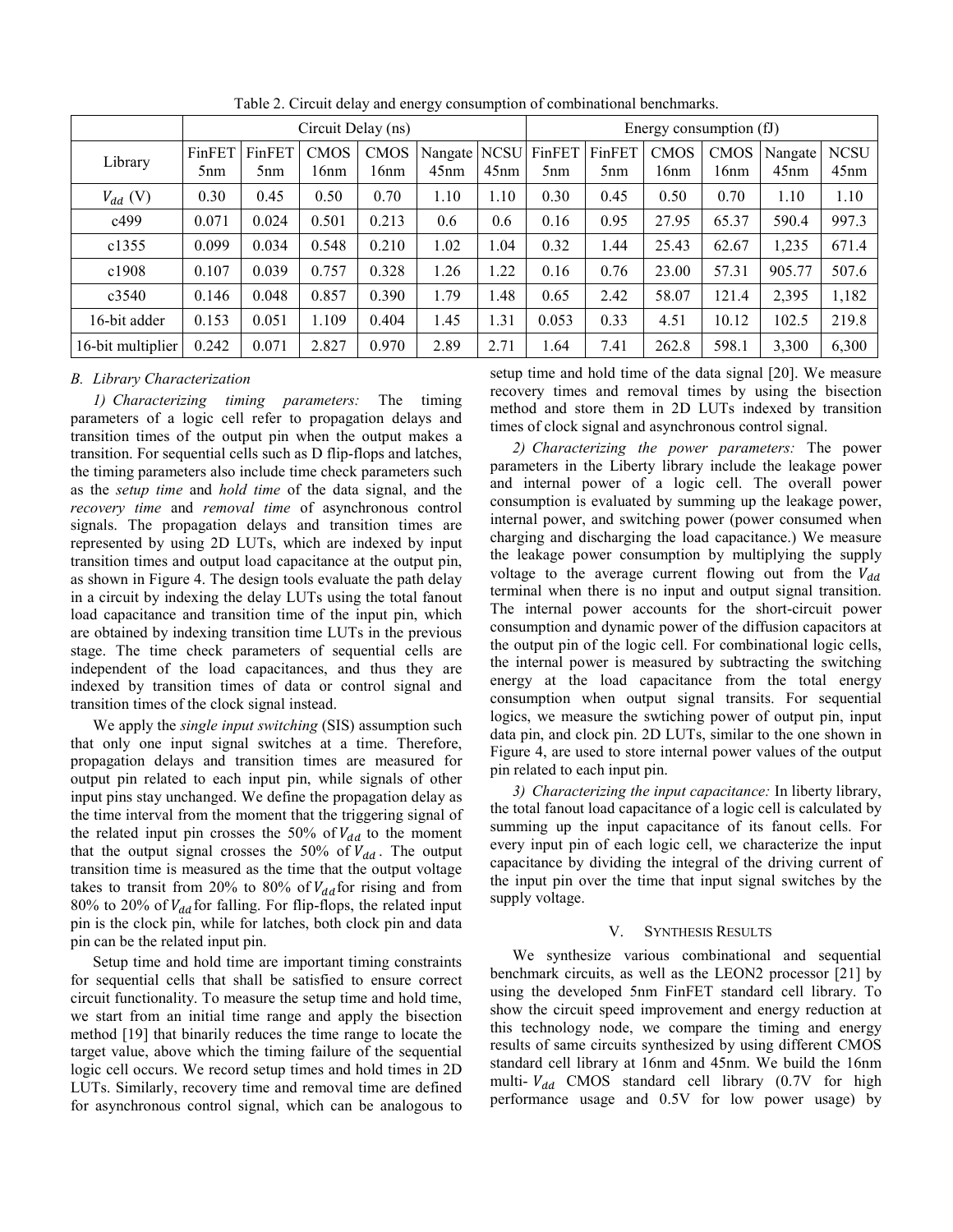<span id="page-4-0"></span>

|                   |                           |                           |                     | Energy-delay product (fJ·ns) |                             |                     |
|-------------------|---------------------------|---------------------------|---------------------|------------------------------|-----------------------------|---------------------|
| Library           | FinFET<br>5 <sub>nm</sub> | FinFET<br>5 <sub>nm</sub> | <b>CMOS</b><br>16nm | <b>CMOS</b><br>16nm          | Nangate<br>45 <sub>nm</sub> | <b>NCSU</b><br>45nm |
| $V_{dd}$ (V)      | 0.30                      | 0.45                      | 0.50                | 0.70                         | 1.10                        | 1.10                |
| c499              | 0.011                     | 0.02.                     | 14.00               | 13.92                        | 354.2                       | 598.4               |
| c1355             | 0.032                     | 0.049                     | 13.94               | 13.16                        | 1,259                       | 698.3               |
| c1908             | 0.017                     | 0.030                     | 17.41               | 18.80                        | 1,141                       | 619.3               |
| c3540             | 0.095                     | 0.116                     | 49.77               | 47.35                        | 4,287                       | 1,749               |
| 16-bit adder      | 0.008                     | 0.017                     | 5.002               | 4.088                        | 148.6                       | 287.9               |
| 16-bit multiplier | 0.397                     | 0.526                     | 742.9               | 580.2                        | 9,537                       | 17,073              |

Table 3. Energy-delay product of combinational benchmarks.



<span id="page-4-3"></span>Figure 5. Energy vs. circuit delay for 16-bit adder at different technology nodes.

Table 4. Frequency and power consumption of sequential benchmarks.

<span id="page-4-1"></span>

|                    | Frequency (GHz)           |                           |                     |                     |      |      | Power consumption (uW)                       |                           |                     |                           |                 |                        |
|--------------------|---------------------------|---------------------------|---------------------|---------------------|------|------|----------------------------------------------|---------------------------|---------------------|---------------------------|-----------------|------------------------|
| Library            | FinFET<br>5 <sub>nm</sub> | FinFET<br>5 <sub>nm</sub> | <b>CMOS</b><br>16nm | <b>CMOS</b><br>16nm | 45nm | 45nm | Nangate   NCSU   FinFET  <br>5 <sub>nm</sub> | FinFET<br>5 <sub>nm</sub> | <b>CMOS</b><br>16nm | CMOS <sup>1</sup><br>16nm | Nangate<br>45nm | <b>NCSU</b><br>$45$ nm |
| $V_{dd}$ (V)       | 0.30                      | 0.45                      | 0.50                | 0.70                | 1.10 | 1.10 | 0.30                                         | 0.45                      | 0.50                | 0.70                      | 1.10            | 1.10                   |
| s820               | 25                        | 50                        | 7.7                 | 14.3                | 2.5  | 2.5  | 4.5                                          | 31.1                      | 112.8               | 477.9                     | 735.1           | 1,483                  |
| s1423              | 10                        | 20                        | 3.3                 | 6.7                 | 1.1  | 0.1  | 4.2                                          | 30.7                      | 135.3               | 568.9                     | 984.6           | 1,381                  |
| Arbiter            | 10                        | 25                        | 2.9                 | 5.0                 | 1.1  | 0.1  | 4.3                                          | 26.9                      | 42.7                | 225.2                     | 888.3           | 2,235                  |
| <b>LEON2 SPARC</b> | 2.5                       | 6.7                       | 1.0                 | 2.5                 | 0.48 | 0.48 | 51                                           | 268.2                     | 764.2               | 4,785                     | 8,173           | 16,658                 |

<span id="page-4-2"></span>

|                    |                           | Energy per clock cycle (fJ) |                     |                     |                             |                     |  |
|--------------------|---------------------------|-----------------------------|---------------------|---------------------|-----------------------------|---------------------|--|
| Library            | FinFET<br>5 <sub>nm</sub> | FinFET<br>5 <sub>nm</sub>   | <b>CMOS</b><br>16nm | <b>CMOS</b><br>16nm | Nangate<br>45 <sub>nm</sub> | <b>NCSU</b><br>45nm |  |
| $V_{dd}$ (V)       | 0.30                      | 0.45                        | 0.50                | 0.70                | 1.10                        | 1.10                |  |
| s820               | 0.18                      | 0.62                        | 14.65               | 33.42               | 294.0                       | 593.2               |  |
| s1423              | 0.42                      | 1.54                        | 41.00               | 84.91               | 895.1                       | 1,381               |  |
| Arbiter            | 0.43                      | 1.08                        | 14.72               | 45.04               | 807.5                       | 2,235               |  |
| <b>LEON2 SPARC</b> | 20.4                      | 40.03                       | 764.2               | 1,914               | 17,027                      | 34,704              |  |

|  | Table 5. Energy per clock cycle of sequential benchmarks. |
|--|-----------------------------------------------------------|
|--|-----------------------------------------------------------|



NCSU 45nm CMOS 1.1V

<span id="page-4-4"></span>LEON2 SPARC at different technology nodes.

following the same design flow elaborated in Section [III](#page-1-1) and [IV,](#page-2-0) based on the 16nm PTM CMOS device model [\[15\].](#page-5-11) The 45nm standard cell libraries include a commercial library developed by Nangate Inc. [\[23\]](#page-5-20) and a library freely distributed by North Carolina State University [\[24\].](#page-5-21) All benchmark circuits are synthesized by using Synopsys Design Compiler [\[25\].](#page-5-22)

[Table 2](#page-3-1) compares the delay of some combinational benchmarks, containing several ISCAS combinational benchmark circuits, a 16-bit carry-ripple-adder, and a 16-bit binary multiplier. From [Table 2,](#page-3-1) one may observe that at the nominal supply voltage of each technology node, operating 5nm FinFET circuits at 0.45V achieves circuit speed improvement by a factor of  $8X \sim 14X$  against 16nm CMOS circuits at 0.7V, and  $25X \sim 41X$  against 45nm CMOS circuits at 1.1V, respectively. In low power mode, operating 5nm FinFET circuits at 0.3V results in  $7X \sim 12X$  circuit speed improvement against that of 16nm CMOS circuits at 0.5V.

The corresponding energy consumptions at each technology node for those combinational benchmarks are also summarized in [Table 2.](#page-3-1) One can observe that in the nominal condition, 5nm FinFET circuits results in  $30X \sim 80X$  energy reduction against 16nm CMOS circuits, and  $666X \sim 1050X$ energy reduction against 45nm CMOS circuits, respectively. In addition, operating 5nm FinFET circuits in low-power mode results in  $85X \sim 174X$  energy reduction against 16nm CMOS circuits.

An important property of FinFET devices comes from the high  $I_{on} / I_{off}$  ratio, which results in higher ratio between dynamic energy consumption and leakage energy dynamic energy consumption